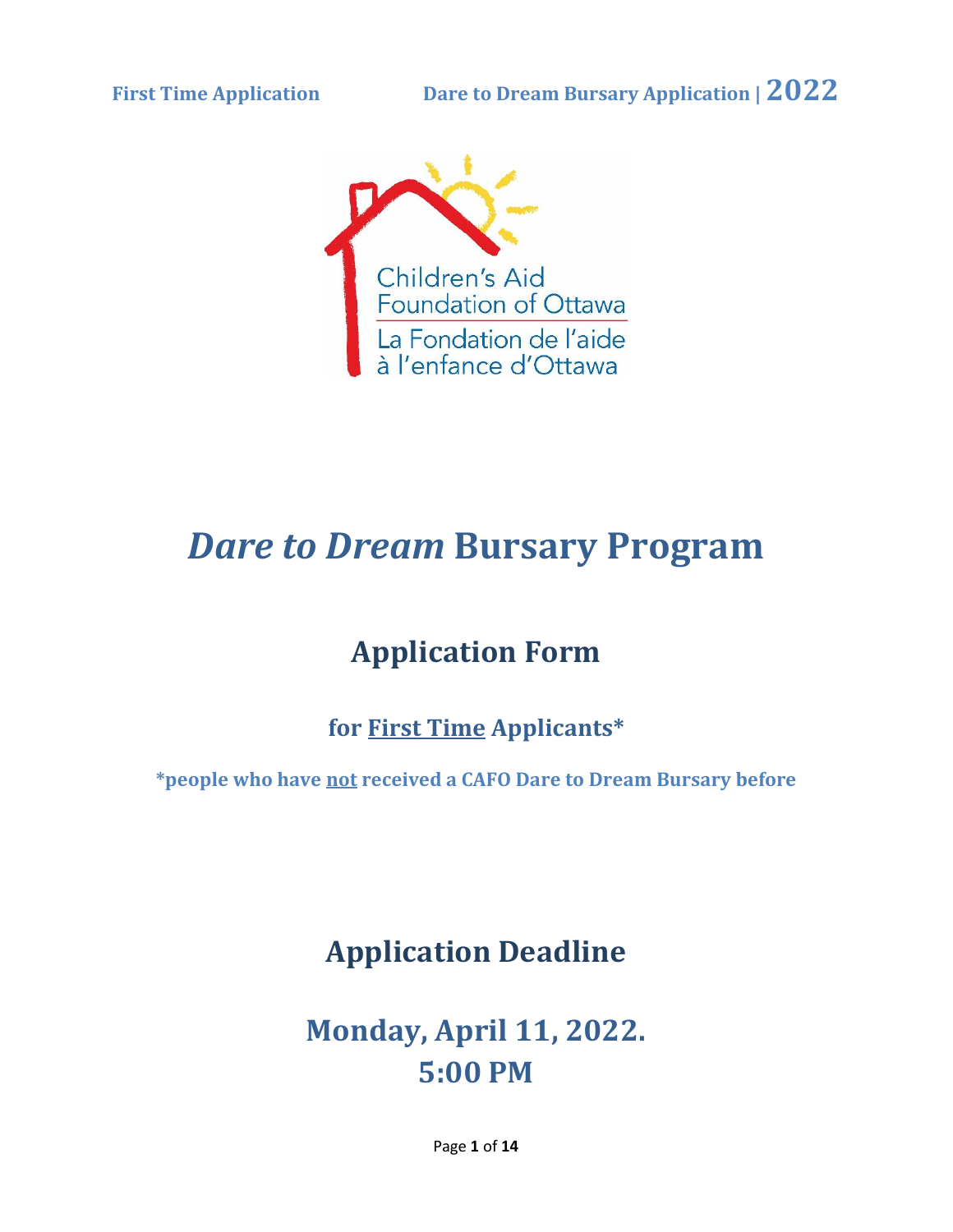**First Time Application Dare to Dream Bursary Application | 2022**

### **BURSARY AND APPLICATION OVERVIEW AND INSTRUCTIONS**

#### **Eligibility**

Bursaries are available to individuals planning to attend a recognized post-secondary college or university or a qualified post-secondary institute.

#### **Applicant Requirements**

- Currently a Child in Extended Society Care (i.e. Crown Ward) of the Children's Aid Society of Ottawa (CASO); or
- Former Child in Extended Society Care (i.e. Crown Ward) of the CASO up to age 29; or
- Be currently receiving CCSY support at the CASO.

#### **Bursary Framework**

- Bursary amounts vary according to the institution attended, the cost associated with the chosen program, and the availability of bursary funds.
- Bursaries are awarded for full- or part-time uninterrupted studies.
- Bursaries must be applied for each year and are provided for continuous study over the normal length of the program.

**Please note**: Bursaries are awarded for tuition payments **only**. A cheque for the awarded bursary amount will paid directly to the post-secondary institution by the Children's Aid Foundation of Ottawa in two installments.

**Please note: Tuition deposits are the responsibility of the student. The Children's Aid Foundation of Ottawa will not individually pay tuition deposits.** 

#### **How to Apply**

- 1. Contact your current or most recent CASO protection worker for assistance (if required).
- 2. Complete the application in full (see "Checklist" on page 13). **All information contained in the application is kept confidential.**
- 3. Submit your completed application, including all additional documents (listed under "Part 10: Additional Documents" on page 11), following the instructions below:
	- Save your application as: "First Name\_Last Name\_D2D First Time Applicant".
	- Email your application, and all additional documents, to [foundation@cafott.ca.](mailto:foundation@cafott.ca)

#### **Additional Information**

- Do *not* send any applications by mail.
- Hand-written applications will *not* be evaluated.
- Applications via Google Docs will *not* be evaluated.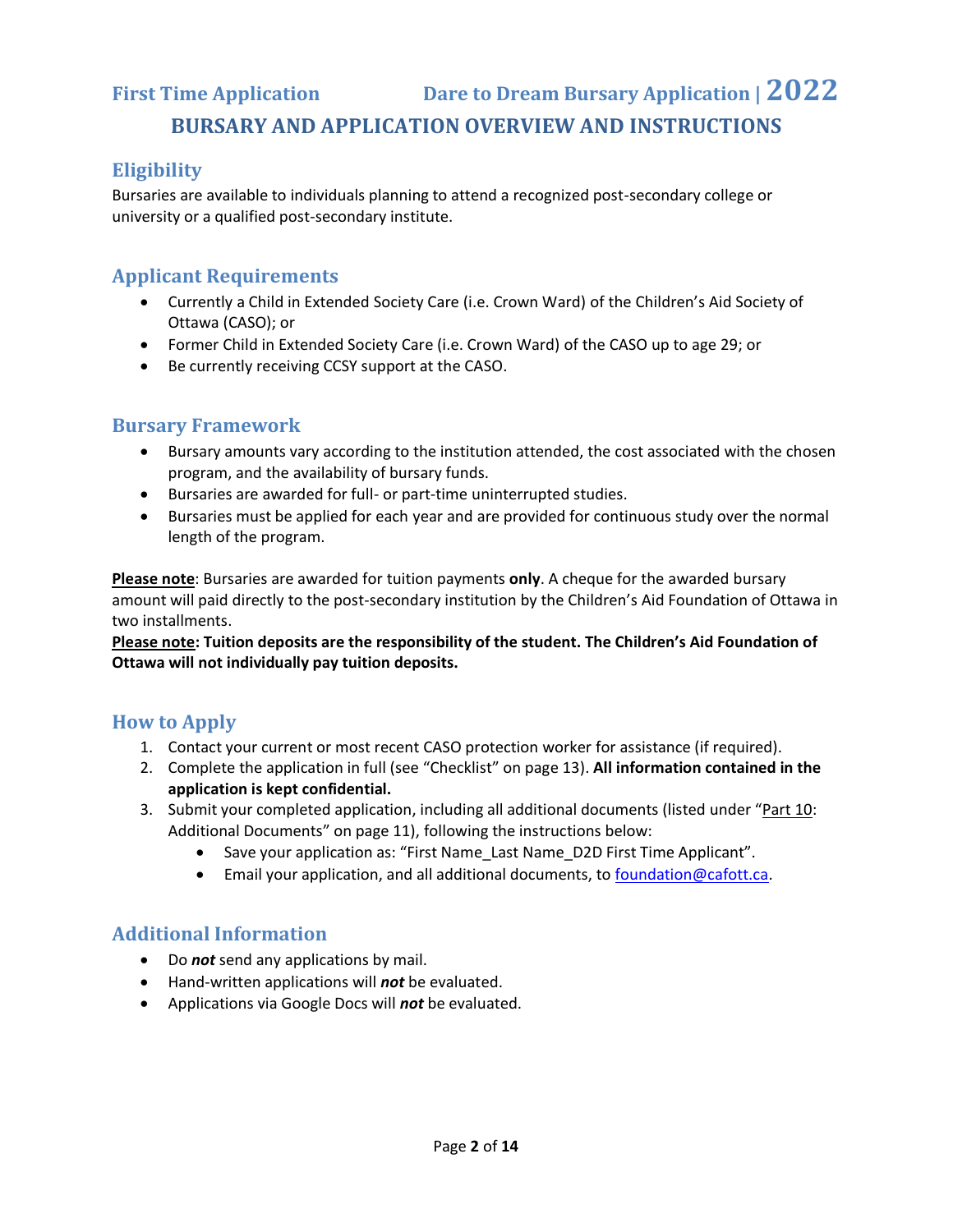### **First Time Application Dare to Dream Bursary Application | 2022 SELECTION PROCEDURE AND EVALUATION CRITERIA**

#### **Selection Procedure**

- A Dare to Dream Bursary selection committee, comprised of representatives the Children's Aid Foundation of Ottawa, will review all applications following the evaluation criteria (listed below).
- **Students are encouraged to apply for a bursary even if they have not yet been accepted to a post-secondary institution. Bursaries are not distributed until confirmation of enrollment is received from the student.**

#### **Application Components and Evaluation Criteria**

- Each application is composed of 10 parts:
	- 1. Personal Information
	- 2. Contact Information
	- 3. Academic Information
	- 4. OSAP Information
	- 5. Personal Circumstances
	- 6. Personal Support
	- 7. Education & Career Plans
	- 8. Interests, Activities, & Volunteerism
	- 9. Budget for 2022/2023 School Year
	- 10. Additional Documents
- Each application will be *scored and evaluated* on the following 4 criteria (taking into account all 10 required parts of the application listed above):

| <b>Education &amp;</b>  | Interests, Activities, | <b>Academic</b>      | <b>Overall Impact of</b> |
|-------------------------|------------------------|----------------------|--------------------------|
| <b>Career Plans</b>     | & Volunteerism         | Performance          | <b>Application</b>       |
| Description of specific | Applicant              | Applicant's academic | Application is well      |
| education/career        | demonstrates a high    | performance shows a  | thought-out and          |
| plans shows a desire    | interest in community  | strong engagement    | written. Applicant       |
| to attend the           | involvement and        | and participation in | describes a genuine      |
| applicant's chosen      | being an active        | their most recent    | desire and need for      |
| post-secondary          | citizen.               | school setting.      | this bursary.            |
| institution. Applicant  |                        |                      |                          |
| shows a strong sense    |                        |                      |                          |
| of determination and    |                        |                      |                          |
| motivation to achieve   |                        |                      |                          |
| their education and     |                        |                      |                          |
| career goals.           |                        |                      |                          |

Please note: In terms of evaluation, your Education & Careers Plans and the Overall Impact of your Application are *weighted heavier* than your Interests, Activities, & Volunteerism and your Academic Performance.

*Applicants will be notified of the outcome of their application, by email, in June.*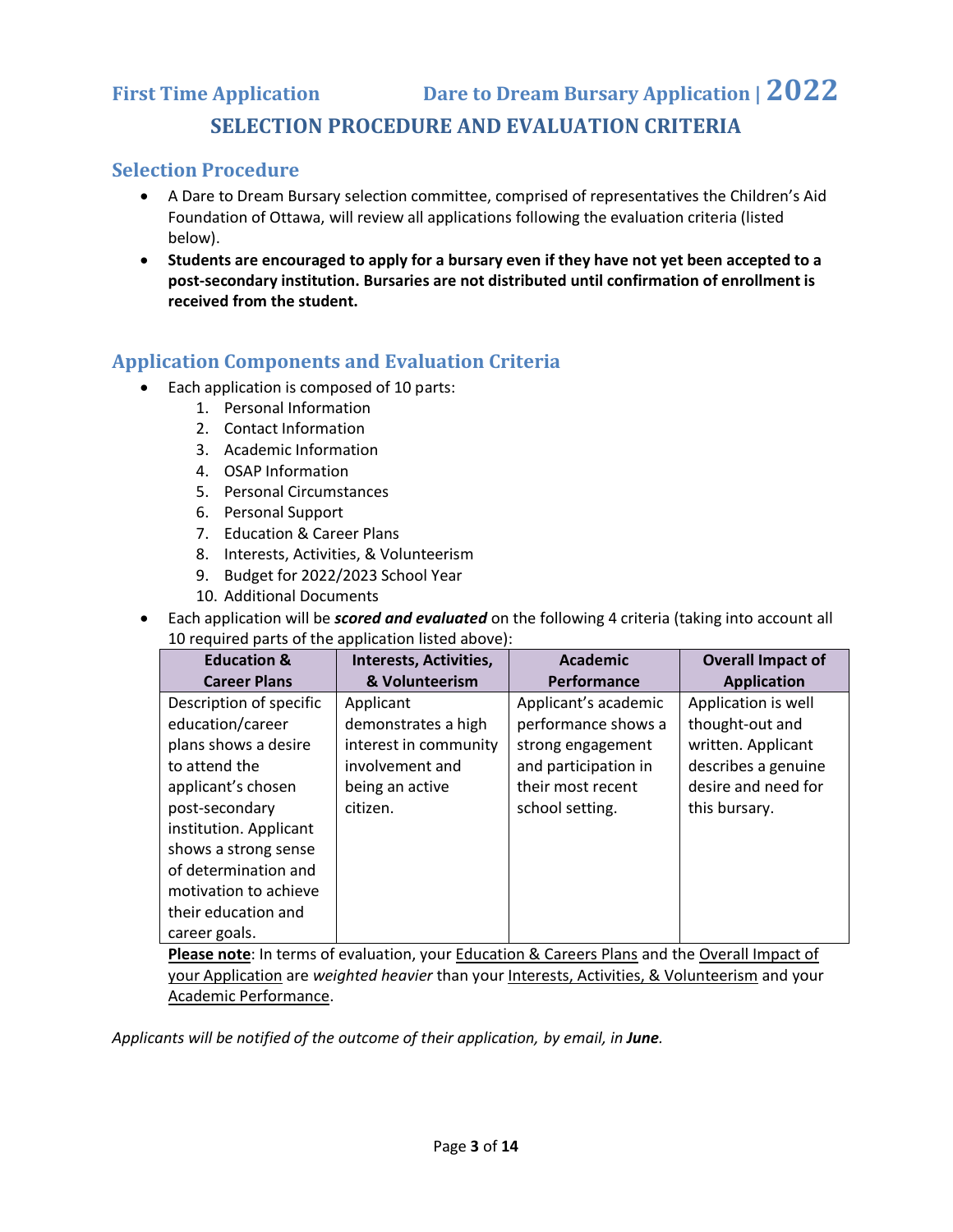**First Time Application Dare to Dream Bursary Application | 2022**

**DARE TO DREAM BURSARY APPLICATION**

### **Part 1: PERSONAL INFORMATION**

| <b>FIRST NAME</b>                                                                                                                                                            | <b>PRONOUNS</b>                                       |  |  |  |  |
|------------------------------------------------------------------------------------------------------------------------------------------------------------------------------|-------------------------------------------------------|--|--|--|--|
| <b>FAMILY NAME</b>                                                                                                                                                           |                                                       |  |  |  |  |
| <b>DATE OF BIRTH</b>                                                                                                                                                         |                                                       |  |  |  |  |
| <b>WARDSHIP STATUS</b><br><u> 1980 - Johann John Stone, mars eta biztanleria (</u>                                                                                           |                                                       |  |  |  |  |
| <b>Part 2: CONTACT INFORMATION</b>                                                                                                                                           |                                                       |  |  |  |  |
| <b>ADDRESS</b>                                                                                                                                                               |                                                       |  |  |  |  |
| CITY/TOWN                                                                                                                                                                    |                                                       |  |  |  |  |
| <b>PHONE#</b>                                                                                                                                                                |                                                       |  |  |  |  |
| <b>CURRENT CAS PROTECTION WORKER (IF APPLICABLE)</b><br><u> 1999 - Johann John Stone, mars eta bat eta bat eta bat eta bat eta bat eta bat eta bat eta bat eta bat eta b</u> |                                                       |  |  |  |  |
| IF YOU DO NOT HAVE A CURRENT CAS PROTECTION<br>WORKER, ENTER THE NAME OF YOUR LAST ONE HERE.                                                                                 | <u> 1995 - Johann John Stone, mars eta inglesia (</u> |  |  |  |  |
| YOUR LAST YEAR IN THE CARE OF CASO/CCSY                                                                                                                                      |                                                       |  |  |  |  |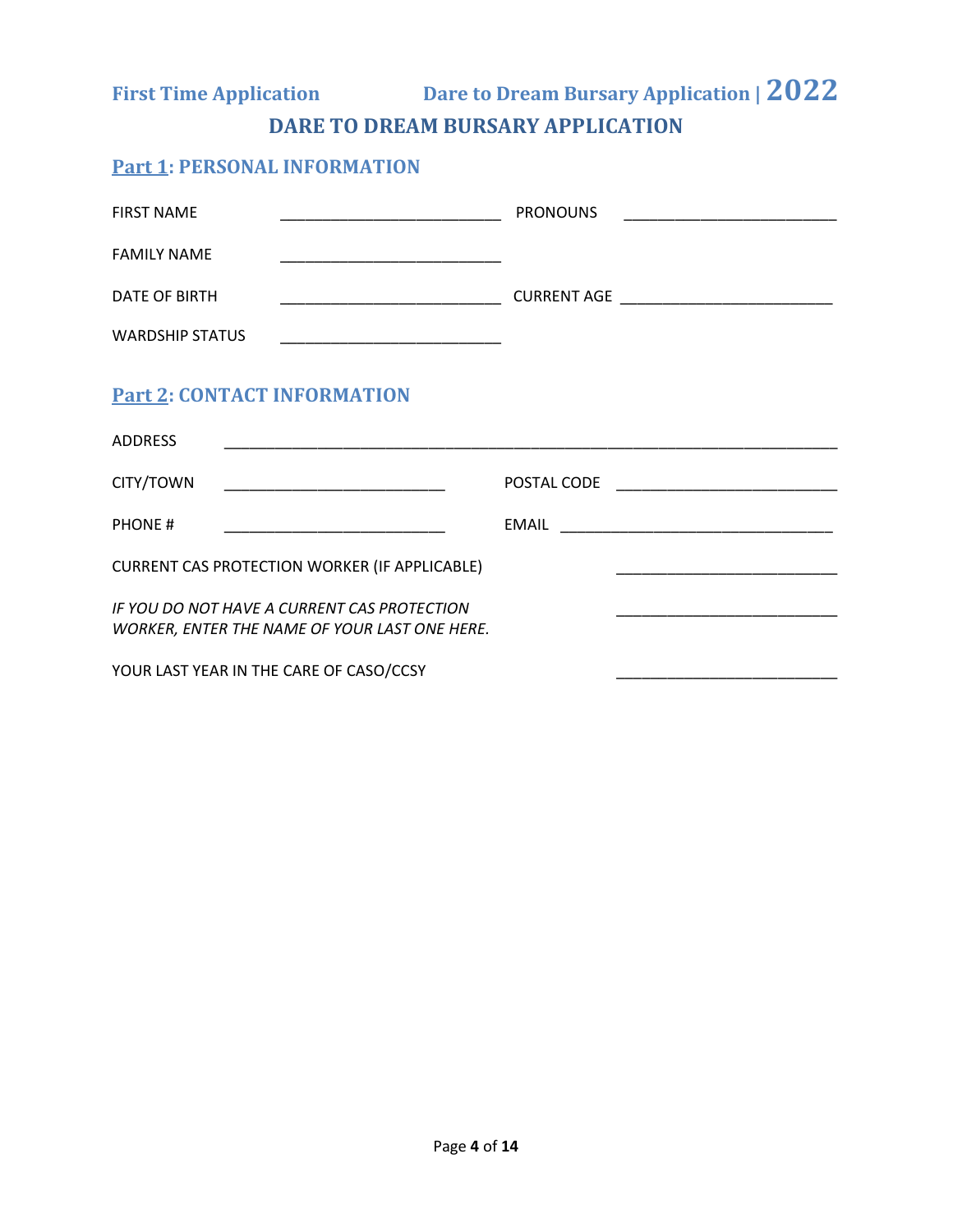**First Time Application Dare to Dream Bursary Application | 2022 Part 3: ACADEMIC INFORMATION**

|    | HIGHEST LEVEL OF EDUCATION ACHIEVED TO DATE                                        |               |    |  |  |  |  |
|----|------------------------------------------------------------------------------------|---------------|----|--|--|--|--|
|    | CURRENT SCHOOL/EDUCATIONAL INSTITUTION (IF APPLICABLE)                             |               |    |  |  |  |  |
|    |                                                                                    |               |    |  |  |  |  |
|    | NAME OF SELECTED POST-SECONDARY INSTITUTION                                        |               |    |  |  |  |  |
|    | PROGRAM LEVEL (BACHELOR'S, MASTER'S, ETC.)                                         |               |    |  |  |  |  |
|    | PROGRAM NAME                                                                       |               |    |  |  |  |  |
|    | <b>STUDENT NUMBER</b>                                                              |               |    |  |  |  |  |
|    | LENGTH OF PROGRAM                                                                  |               |    |  |  |  |  |
|    | <b>EXPECTED YEAR OF GRADUATION</b>                                                 |               |    |  |  |  |  |
|    | <b>Part 4: OSAP INFORMATION</b>                                                    |               |    |  |  |  |  |
| 1. | Have you applied for OSAP?                                                         | YES $\square$ | NO |  |  |  |  |
| 2. | If no, are you planning to apply?                                                  | YES $\Box$    | NO |  |  |  |  |
| 3. | If no, provide the reason why you did not apply/why you are not planning to apply. |               |    |  |  |  |  |
|    |                                                                                    |               |    |  |  |  |  |
|    |                                                                                    |               |    |  |  |  |  |
|    |                                                                                    |               |    |  |  |  |  |

#### **NEED MORE FINANCIAL SUPPORT?**

For more information about Postsecondary Supports for Crown Wards and Youth in and Leaving Care, click here: [https://news.ontario.ca/en/backgrounder/26158/postsecondary-supports-for-crown-wards](https://news.ontario.ca/en/backgrounder/26158/postsecondary-supports-for-crown-wards-and-youth-in-and-leaving-care)[and-youth-in-and-leaving-care](https://news.ontario.ca/en/backgrounder/26158/postsecondary-supports-for-crown-wards-and-youth-in-and-leaving-care)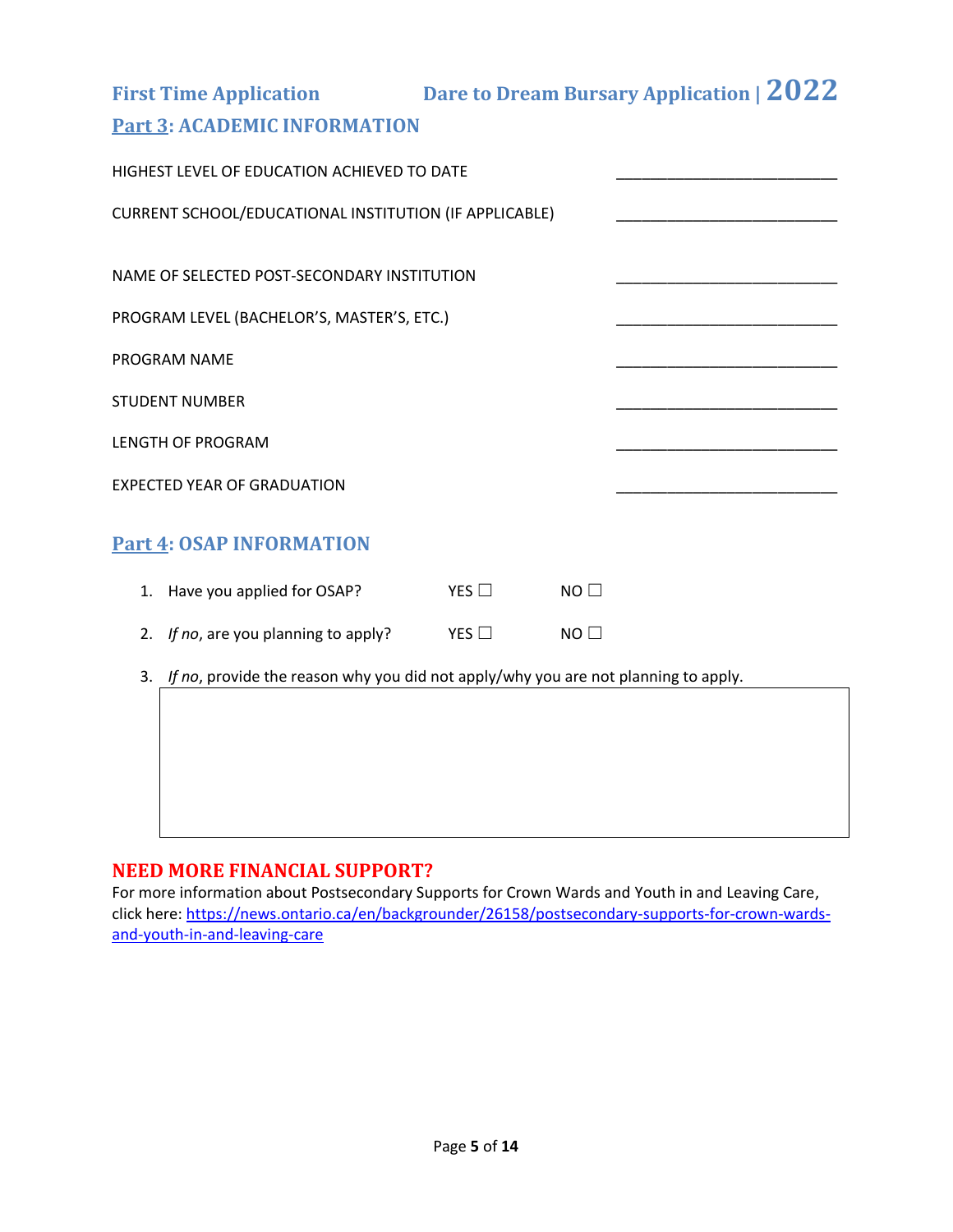### **First Time Application Dare to Dream Bursary Application | 2022 Part 5: PERSONAL CIRCUMSTANCES**

In order for the Bursary Selection committee to get to know you, please provide a few details about yourself (ex: goals, interests, hobbies, ambitions, aspirations in life, etc.) and note if there are any exceptional circumstances you would like to bring to the attention of the selection committee. **All information will be kept confidential.**

**Please note**: You will not be directly scored on this portion of the application. Please only write what you are comfortable sharing.

**Please include, at minimum, how the COVID-19 pandemic has affected your life, schooling, etc.**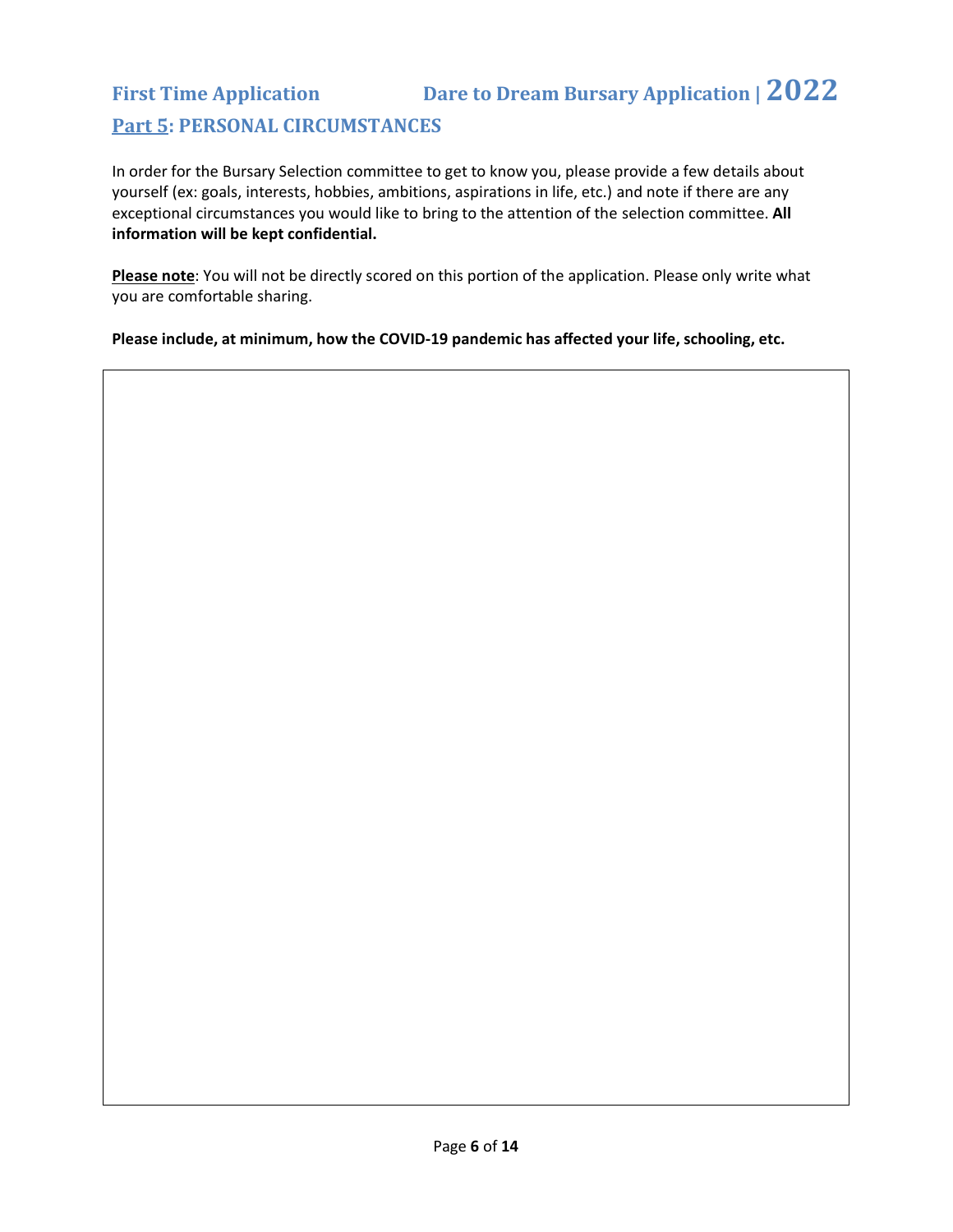### **First Time Application Dare to Dream Bursary Application | 2022 Part 6: PERSONAL SUPPORT**

Tell us about the people currently in your life who provide you with support and would be willing to support you in the future. Describe how you see this support team working with you throughout your education.

**Please note**: This section must be completed in order for your application to be considered.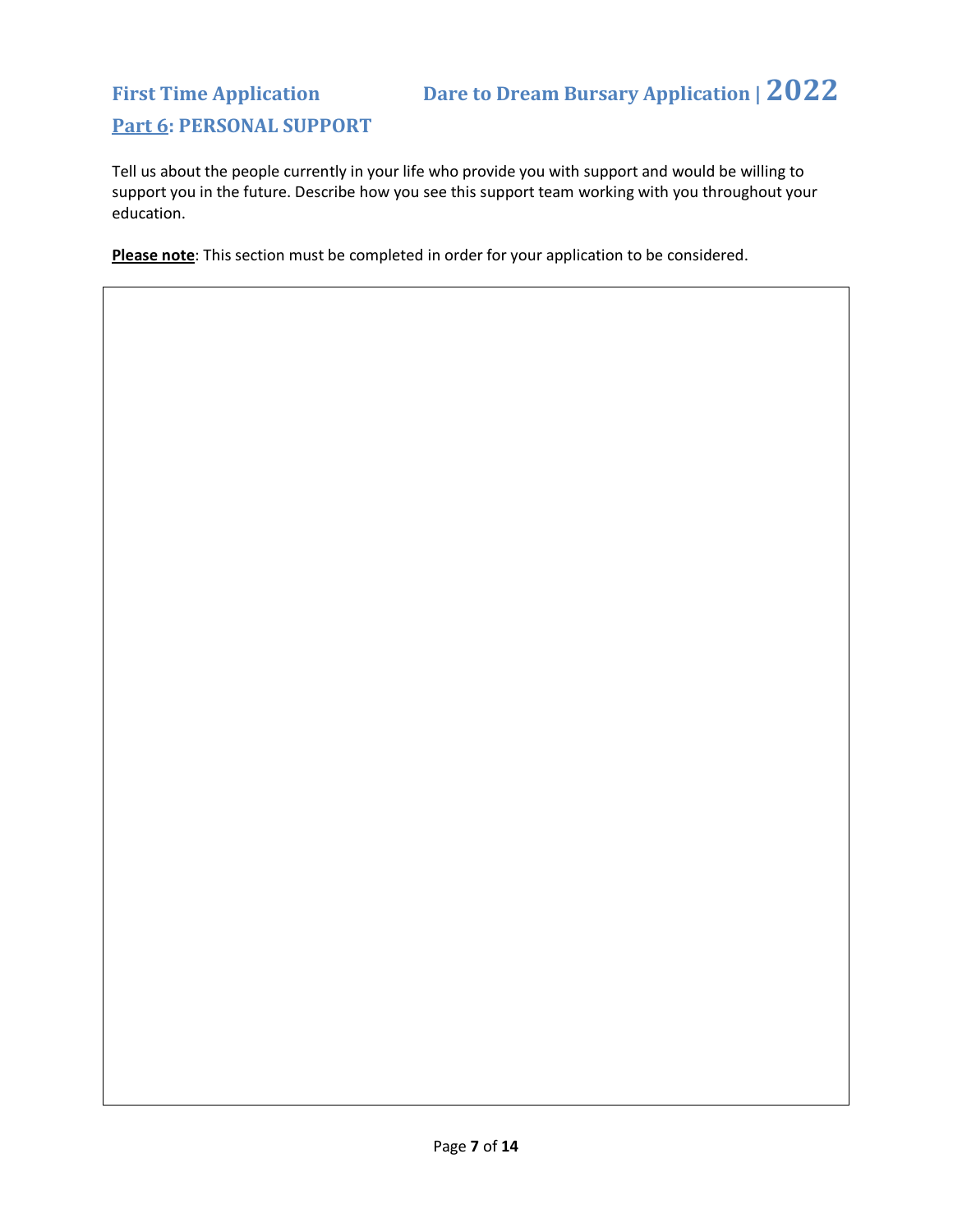### **First Time Application Dare to Dream Bursary Application | 2022 Part 7: EDUCATION & CAREER PLANS**

Please outline your current educational and/or career plans. Comment on the relevance of these educational/career plans to your chosen educational path. Be as clear and detailed as possible.

**Please note**: If additional space is required, or you have an additional document that you would like to attach, please submit it along with this application. Instructions for submitting additional documents are outlined in "Part 10: Additional Documents".

**Please note**: This section must be completed in order for your application to be considered.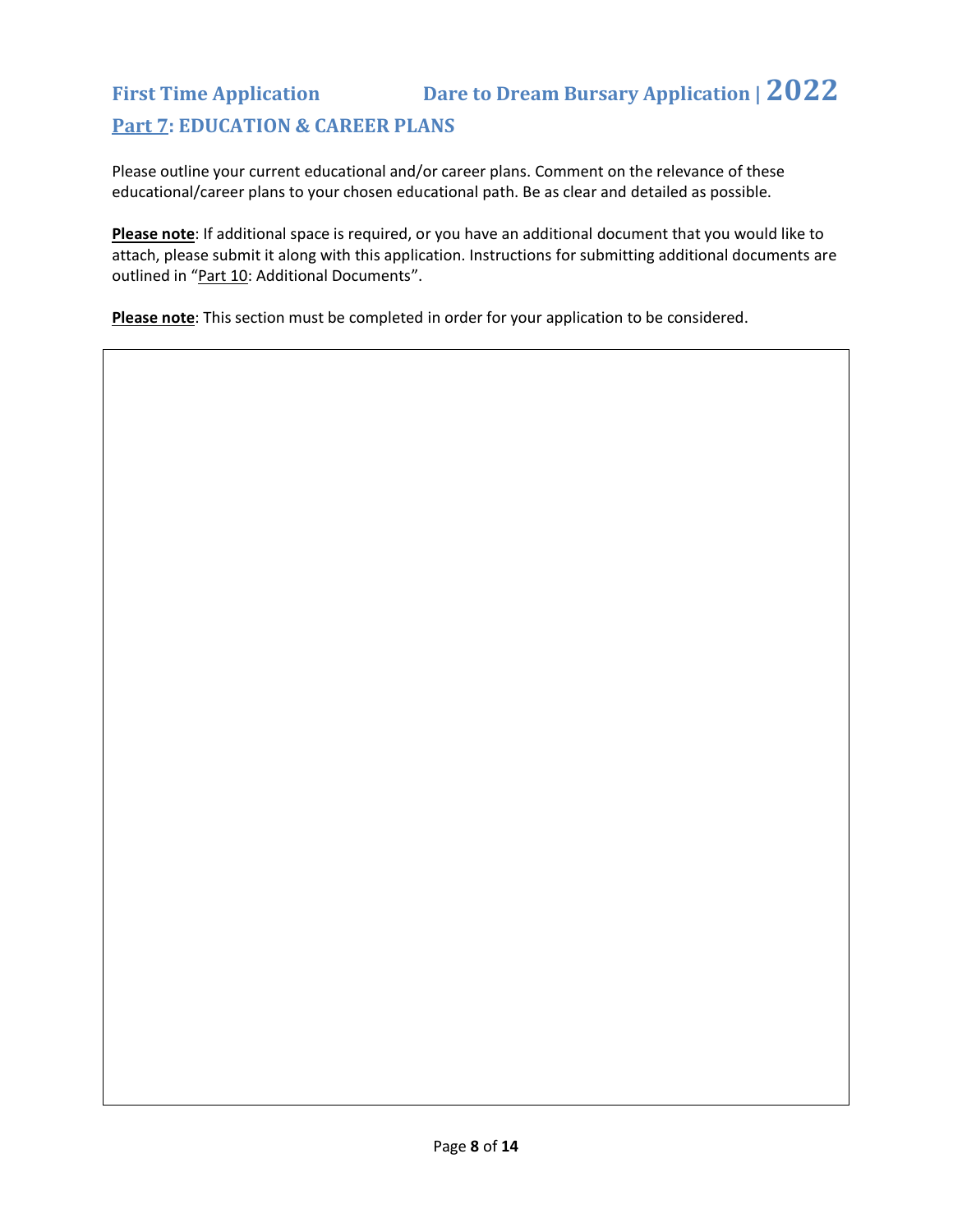### **First Time Application Dare to Dream Bursary Application | 2022 Part 8: INTERESTS, ACTIVITIES, & VOLUNTEERISM**

What are your current interests, activities, and hobbies (in and outside of school)? Are you involved in volunteer work? If yes, where and what do you do?

If you are a high school student, have you completed any volunteer work *outside* of your required 40 hours for the Ontario Secondary School Diploma?

**Please note**: An updated copy of your CV/Resume, outlining your volunteerism in sufficient detail, will be accepted for this portion of the application. *Please write if this is your intention in the text box below.*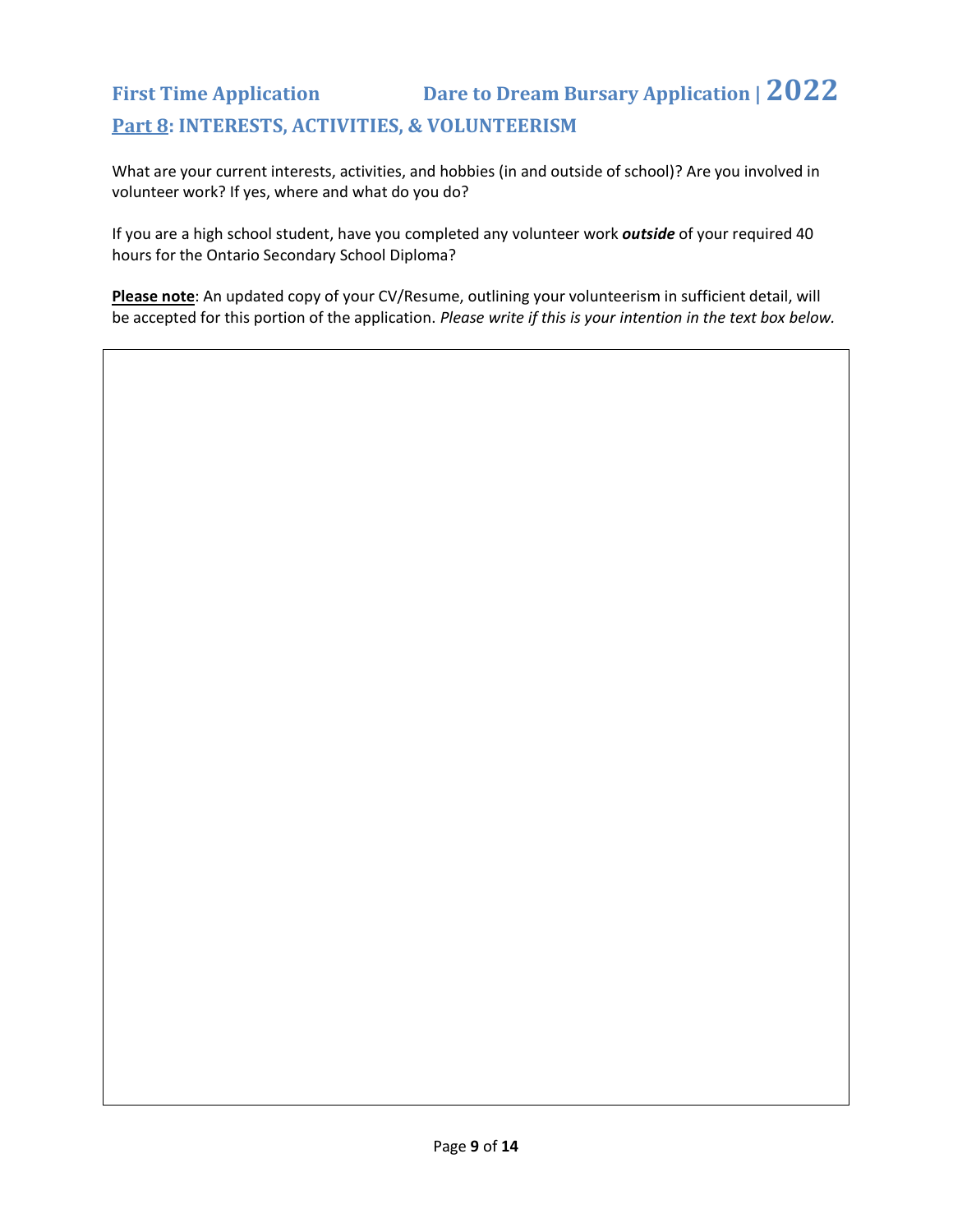## First Time Application Dare to Dream Bursary Application |  $2022$ **Part 9: Budget for 2022/2023 School Year**

| Income                            | \$ per month | <b>Total</b><br>(12 months) | <b>Expenses</b> |                                    | \$ per month | <b>Total</b><br>(12 months) |
|-----------------------------------|--------------|-----------------------------|-----------------|------------------------------------|--------------|-----------------------------|
| <b>Bursaries/Scholars</b><br>hips |              |                             | <b>School</b>   | <b>Tuition Fees</b>                |              |                             |
| <b>OSAP/Other Loans</b>           |              |                             |                 | Books, supplies,<br>etc.           |              |                             |
| <b>Bank Loan</b>                  |              |                             |                 | Rent                               |              |                             |
| <b>Ontario Disability</b>         |              |                             |                 | Residence/Campu<br>s Housing       |              |                             |
| Line of Credit                    |              |                             | Home            | Apt./Home<br>Insurance             |              |                             |
| Employment<br>Income              |              |                             |                 | Utilities (gas,<br>water, etc.)    |              |                             |
| <b>CCSY</b>                       |              |                             |                 | Cell Phone,<br>Internet, Netflix   |              |                             |
| <b>Ontario Works</b>              |              |                             |                 | Groceries                          |              |                             |
| <b>Child Tax Benefit</b>          |              |                             |                 | Entertainment<br>(movies, etc.)    |              |                             |
| Employment<br>Insurance           |              |                             |                 | Clothing                           |              |                             |
| <b>OCBE Funds</b>                 |              |                             |                 | Hygiene products,<br>personal care |              |                             |
| Other (please<br>specify)         |              |                             |                 | Medical/Dental                     |              |                             |
|                                   |              |                             | Personal        | <b>Credit Card</b><br>Payment(s)   |              |                             |
|                                   |              |                             |                 | <b>Child Care</b>                  |              |                             |
|                                   |              |                             |                 | Car (lease, gas,                   |              |                             |
|                                   |              |                             |                 | insurance, etc.)                   |              |                             |
|                                   |              |                             |                 | <b>Bus pass</b>                    |              |                             |
|                                   |              |                             |                 | Other (please<br>specify)          |              |                             |
| <b>Total Income</b>               |              |                             |                 | <b>Total Expenses</b>              |              |                             |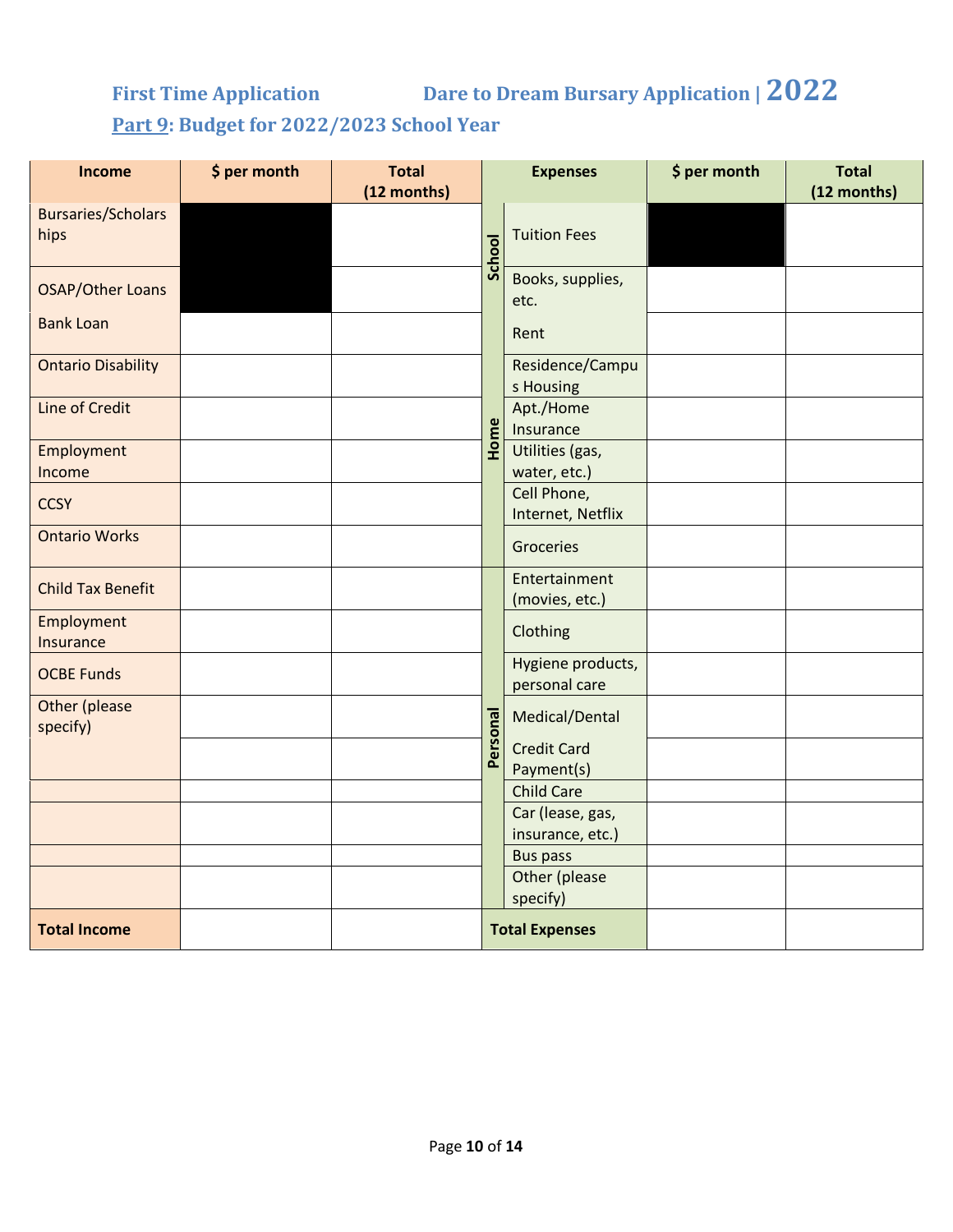### **First Time Application Dare to Dream Bursary Application | 2022 Part 10: ADDITIONAL DOCUMENTS**

Please submit the following additional documents along with your email submission of your application. A scan of each document is preferred.

- 1. A copy of your most recent unofficial Report Card/Transcript (*required*).
- 2. A Reference Letter from your current, or past, CAS Protection Worker (*required*)
	- o *Please note*: CASO Workers can complete an online Reference Letter at the following link  $\rightarrow$

[https://forms.office.com/Pages/ResponsePage.aspx?id=e3ba5ofyv02un5\\_lQvXv5ZjQVJI](https://forms.office.com/Pages/ResponsePage.aspx?id=e3ba5ofyv02un5_lQvXv5ZjQVJIYIp9EgEMmBPAEJRNUN1QxWkpWOUZTRzhUVkdES0E3U0U1QzBXNS4u) [YIp9EgEMmBPAEJRNUN1QxWkpWOUZTRzhUVkdES0E3U0U1QzBXNS4u](https://forms.office.com/Pages/ResponsePage.aspx?id=e3ba5ofyv02un5_lQvXv5ZjQVJIYIp9EgEMmBPAEJRNUN1QxWkpWOUZTRzhUVkdES0E3U0U1QzBXNS4u)

- *This link is ONLY to be completed by current CASO workers as it is an internal form. Any other letters of reference must be submitted via attachment to your application.*
- $\circ$  If, for any reason, you are not able to obtain a Reference Letter from your current or past worker, please submit a Reference Letter from another professional reference (employer, teacher, etc.).
- 3. Additional supporting documents (*optional*)
	- o Additional document for "Part 7: Education & Career Plans".
	- o Résumé for "Part 8: Interests, Activities, & Volunteerism section".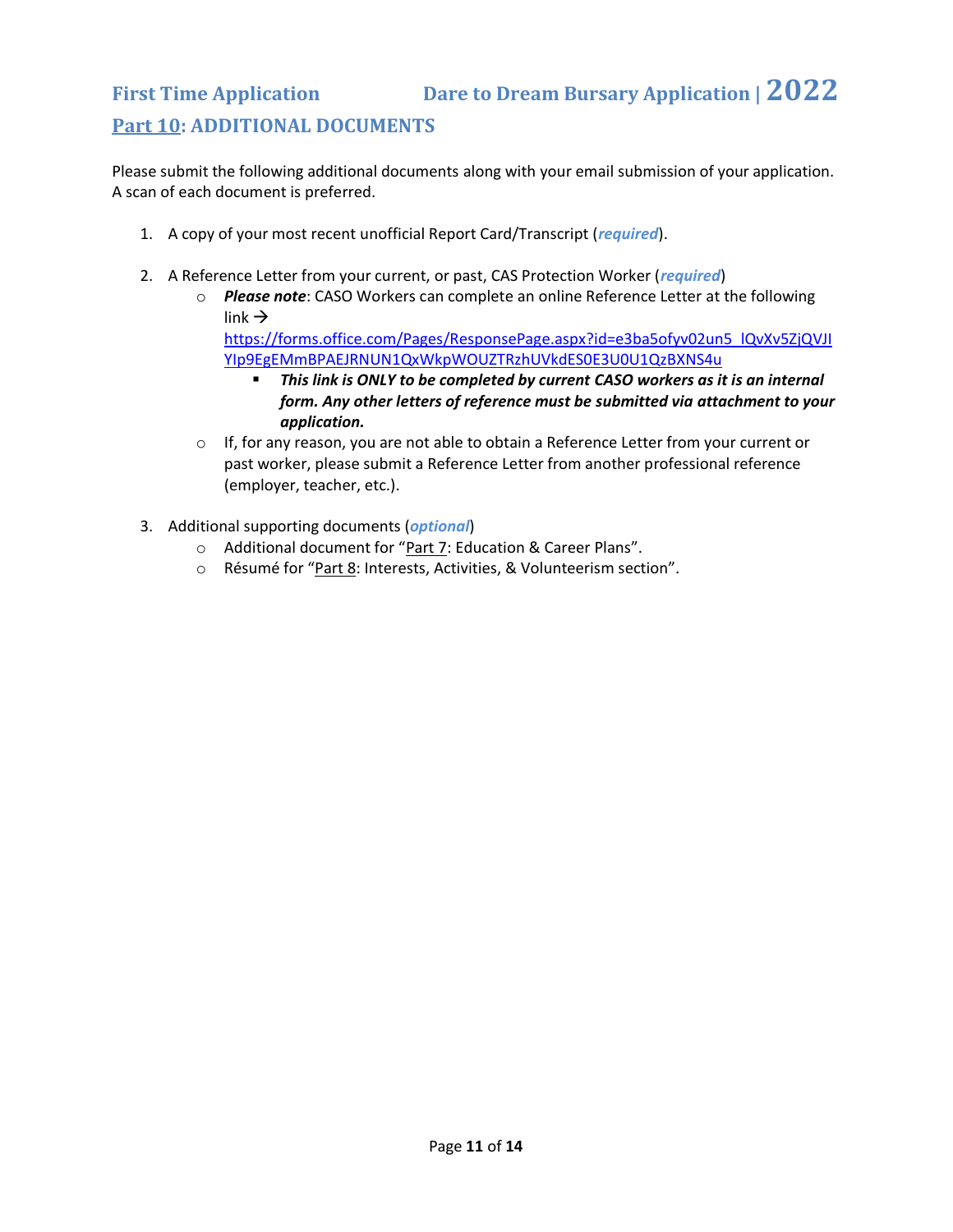### **First Time Application Dare to Dream Bursary Application | 2022 Dare to Dream Bursary Recipient Agreement Form**

Should I be successful in my application for a Dare to Dream Bursary awarded by the Children's Aid Foundation of Ottawa, *I agree to make the following commitments*:

- I confirm that all information provided in this application is accurate and true.
- I will submit a signed Letter of Agreement, Confirmation of Enrollment, and Thank You Letter to the Foundation by **Monday, August 1, 2022**.
- I will complete the Mid-semester Schooling Update form and submit my Confirmation of Enrollment for second semester by **Monday, November 28, 2022**, which will be sent to me by email on **Monday, November 7, 2022**.
- I will keep my contact information current and will advise the Foundation of any changes to my mailing address, email, or telephone as soon as possible. I understand that if I do not submit this information, I will not be entitled to receive the balance of the monies (if applicable) and that the Foundation will ask me to repay the total amount of the bursary. I also understand that I will no longer be eligible for any additional funds of any kind.
- I understand that CAFO may reference brief, non-identifying information from my application for the sole purpose of promoting the Dare to Dream Bursary Program to potential donors and/or showing applicant's appreciation to existing or potential donors to the program.

#### **Please note**:

If you are signing electronically (i.e. typing your name below), your electronic signature will be confirmation that you have read and agree to follow the commitments mentioned above.

**Signature**: \_\_\_\_\_\_\_\_\_\_\_\_\_\_\_\_\_\_\_\_\_\_\_\_\_\_\_\_\_\_\_\_\_\_\_\_\_\_\_\_\_ **Date**: \_\_\_\_\_\_\_\_\_\_\_\_\_\_\_\_\_\_\_\_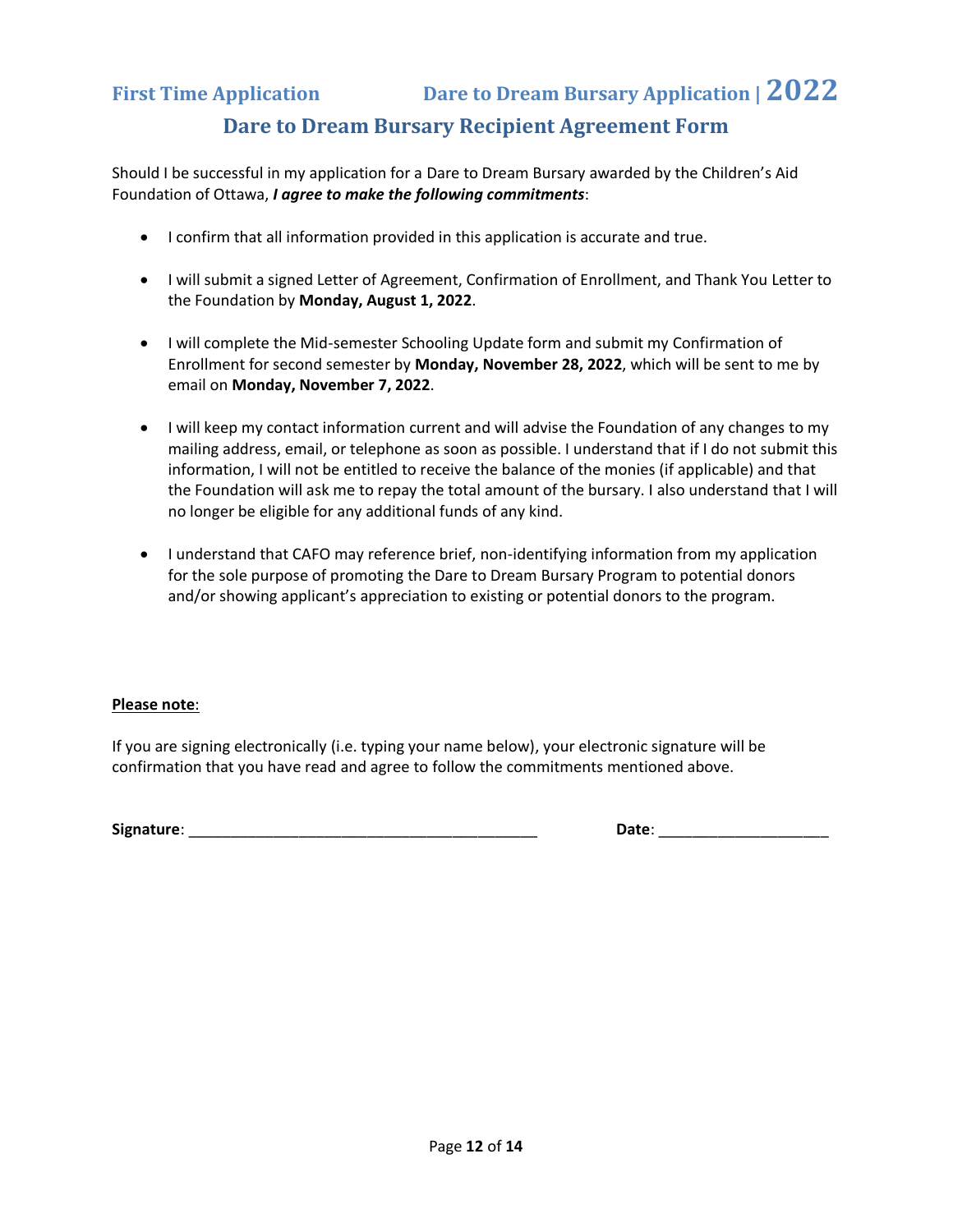First Time Application Dare to Dream Bursary Application |  $2022$